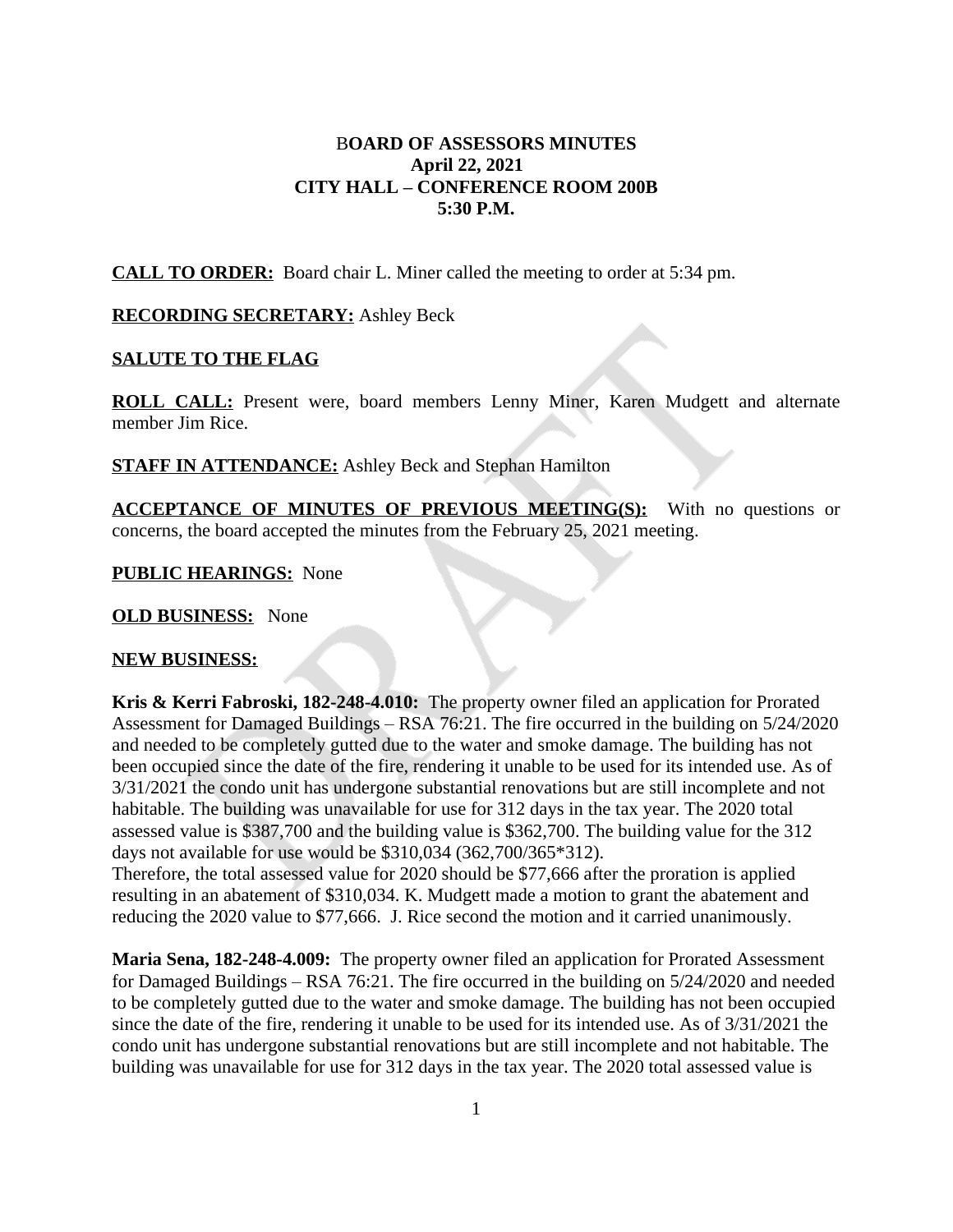\$463,700 and the building value is \$438,700. The building value for the 312 days not available for use would be \$374,998 (438,700/365\*312).

Therefore, the total assessed value for 2020 should be \$88,702 after the proration is applied resulting in an abatement of \$374,998. L. Minder made a motion to grant the abatement and reducing the 2020 value to \$88,702. K. Mudgett second the motion and it carried unanimously.

**Thomas & Cynthia MacHenry, 415-108-2:** The property owners filed an abatement request on their single-family home located at 233 Holman Street. The 2020 assessed value of the property is \$251,400. The MacHenry's have expressed a concern in their abatement application that there are inconsistent changes in the value of property located on Holman Street, Robinwood Lane and Birchwood Way. They have posited that the increase in their assessment from tax year 2019 to Tax Year 2020 should be more similar to the average increase of property they reviewed of \$6,193. The increase in their assessment from 2019 to 2020 was \$12,600. The average increase of the assessed value of admittedly nearby but selected set of property is not the test of a fair assessment for taxes. The subject property was purchased on September 27, 2019 for \$325,000, a price that is consistent with other homes in the area. The goal of property assessment is to determine an estimated value that closely approximates market value. In this case, the value of the property far exceeds the 2020 assessment. In processing this abatement request S. Hamilton reached out to the applicant by phone on March 25, 2021 to elicit any other information or evidence of over-valuation, none was offered. After a review of the application and the above information, J. Rice made a motion to deny the abatement, seconded by K. Mudgett. The motion passed unanimously.

**Michael Kiver, 457-205-37:** The property owner filed an abatement application with little direct valuation information, but concerns about the condition of the property. A complete property inspection was completed by S. Hamilton on March 25, 2021. The inspection revealed that rather than the good condition indicated on the property record card, the home is actually better described as poor condition. Additionally, one of the garages is in the process of collapse and has no contributory value, while the second garage is not in good condition, but is rather in average condition. Therefore, it is recommended that the total assessed value for 2020 should be abated to \$132,200 after the proration is applied resulting in an abatement of \$45,400. J. Rice made a motion to grant an abatement of \$45,400, seconded by L. Miner. The motion passes unanimously.

**Fred Gignac, 264-275-5.006:** The property owners filed an abatement request on their dry berth at 195 Davidson Dr #F02B. This is an individually owned dry berth that is managed by South Down Boat Club Association. A permit for demolition of steel boat racks was pulled by Conneston Construction, INC for South Down Boat Club Association on 8/14/2019. The permit for new steel boat racks was also issued on 8/14/2019. The applicant states their dry berth was demolished September 9, 2019 and was finished May 29, 2020. The request for abatement is based on a prorated assessment that construction took 9 months to complete. Photos were included in the abatement application of demolition and partially complete work, but no date was indicated of when the photos were taken. On March 13, 2020 the Assessing Office sent a letter to South Down Boat Club Association to request an inspection in response to the permit. Due to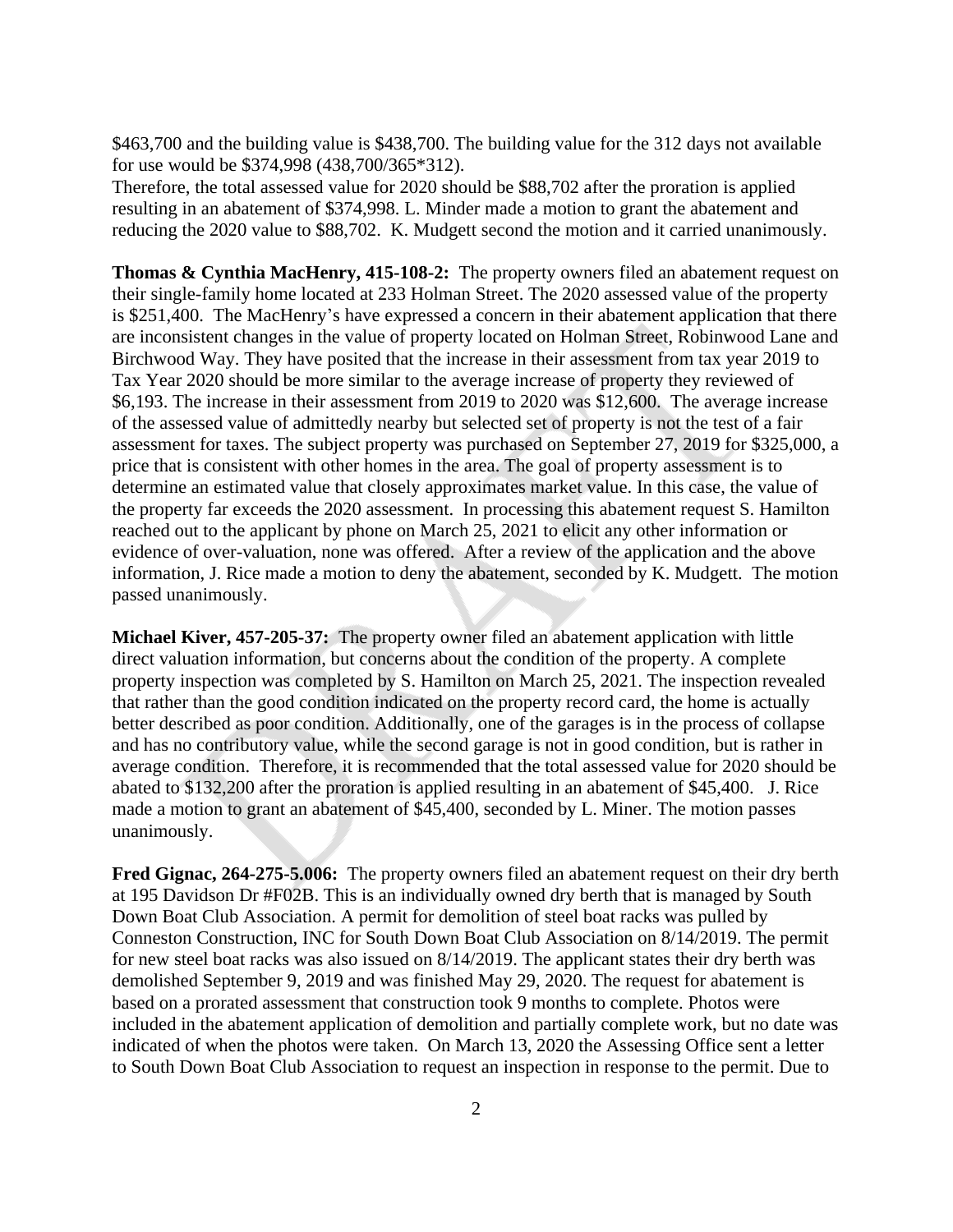the coronavirus pandemic, appointments were suspended shortly after the letter was sent. T. Baker, the Assistant Assessor, confirmed with Code Enforcement that the final CO inspection was completed on 4/16/2020. The inspector indicated that the final piece before calling for a CO was paving, and thus it was assumed that the dry berth itself was complete. It is possible that the management company did not allow them to be utilized until a later date, but that would not prohibit the berths from being sold or usable. All properties are assessed as they stand on April 1 of any given year. The NH Legislature has created one allowance for proration based on damaged buildings by fire or natural disaster that occurs during a tax year. Intentional demolition is not included, therefore does not qualify for any proration. L. Miner made a motion, seconded by K. Mudgett that the request for abatement be denied. The motion passed unanimously.

**Robert & Rose Hansford, 264-275-5.217:** The property owners filed an abatement request on their dry berth at 195 Davidson Dr #B08A. This is an individually owned dry berth that is managed by South Down Boat Club Association. A permit for demolition of steel boat racks was pulled by Conneston Construction, INC for South Down Boat Club Association on 8/14/2019. The permit for new steel boat racks was also issued on 8/14/2019. The applicant states their dry berth was demolished September 9, 2019 and was finished May 29, 2020. The request for abatement is based on a prorated assessment that construction took 9 months to complete. Photos were included in the abatement application of demolition and partially complete work, but no date was indicated of when the photos were taken. On March 13, 2020 the Assessing Office sent a letter to South Down Boat Club Association to request an inspection in response to the permit. Due to the coronavirus pandemic, appointments were suspended shortly after the letter was sent. T. Baker, the Assistant Assessor, confirmed with Code Enforcement that the final CO inspection was completed on 4/16/2020. The inspector indicated that the final piece before calling for a CO was paving, and thus it was assumed that the dry berth itself was complete. It is possible that the management company did not allow them to be utilized until a later date, but that would not prohibit the berths from being sold or usable. All properties are assessed as they stand on April 1 of any given year. The NH Legislature has created one allowance for proration based on damaged buildings by fire or natural disaster that occurs during a tax year. Intentional demolition is not included, therefor does not qualify for any proration. K. Mudgett made a motion seconded by L. Miner to deny the abatement request. The motion passed unanimously.

**McKenzie Lakehouse Trust, 173-248-3.012:** The property owner filed an abatement request on a seasonal condominium unit located in the Proctor House Condominium, Unit #12 at 1144 Weirs Boulevard. She believes to be over assessed based on the lower selling prices of two nearby properties with similar attributes in 2019; and a 2019 appraisal provided indicating a value estimate of \$230,000. The property is assessed for \$275,900 for 2020. The property itself sold in December of 2019 for less than the 2020 assessment of the property as shown below. Sales of like properties including those that they provided are analyzed and set the basis for assessments. The following properties sold during the analysis period.